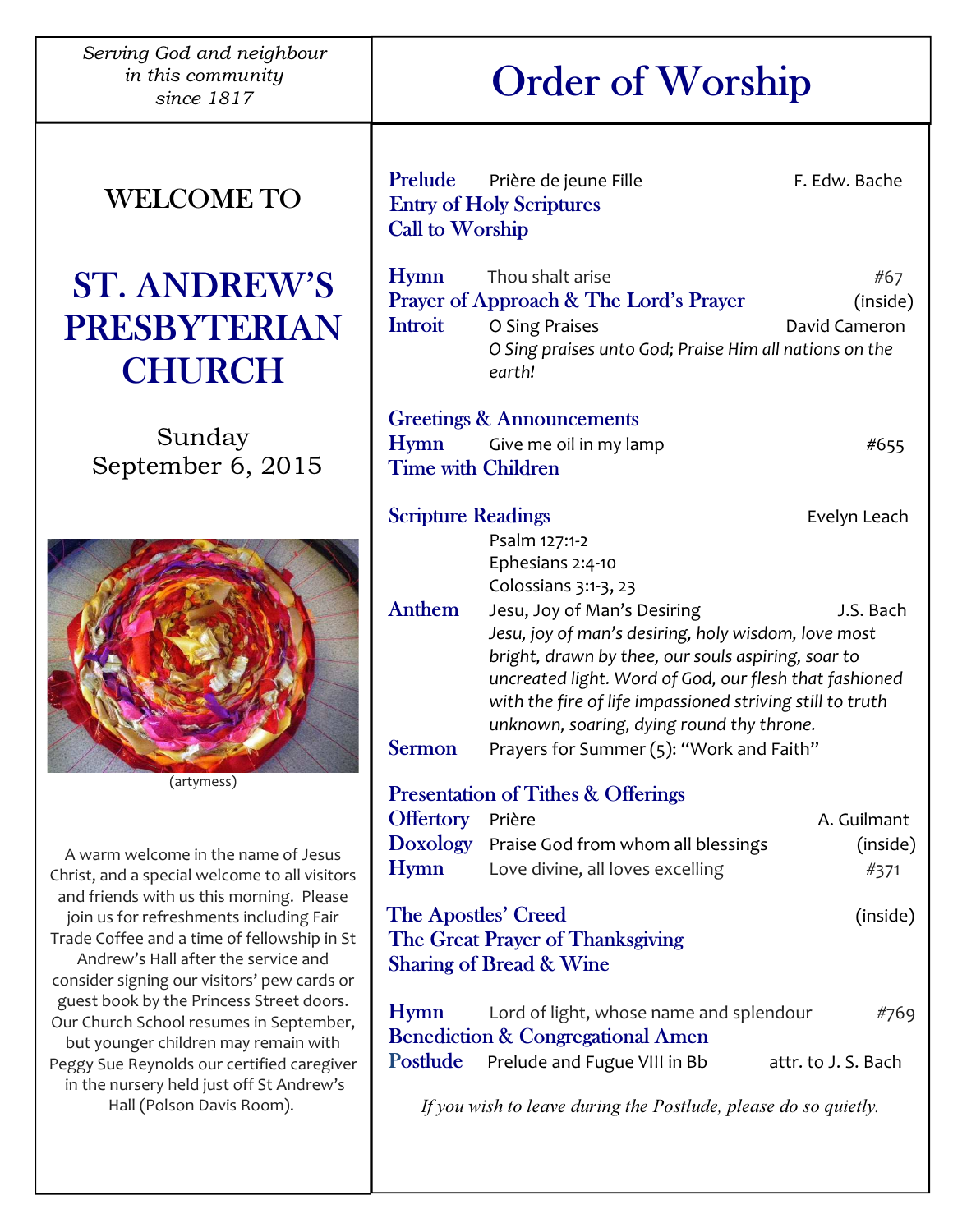## The Lord's Prayer

Our Father who art in heaven, hallowed be thy name. Thy kingdom come, thy will be done, on earth, as it is in heaven. Give us this day our daily bread, and forgive us our debts, as we forgive our debtors. And lead us not into temptation, but deliver us from evil. For thine is the kingdom, the power, and the glory, forever. Amen

## Scripture Readings

#### Psalm 127:1-2

Unless God builds the house, those who build it labour in vain. Unless God watches over the city, the watcher stays awake in vain.

It is in vain that you rise up early and go late to rest, eating the bread of anxious toil; for God gives sleep to God's beloved.

#### Ephesians 2:4-10

But God, who is rich in mercy, out of the great love with which he loved us even when we were dead through our trespasses, made us alive together with Christ—by grace you have been saved— and raised us up with him and seated us with him in the heavenly places in Christ Jesus, so that in the ages to come he might show the immeasurable riches of his grace in kindness towards us in Christ Jesus. For by grace you have been saved through faith, and this is not your own doing; it is the gift of God—not the result of works, so that no one may boast. For we are what he has made us, created in Christ Jesus for good works, which God prepared beforehand to be our way of life.

#### Colossians 3:1-3

So if you have been raised with Christ, seek the things that are above, where Christ is, seated at the right hand of God. Set your minds on things that are above, not on things that are on earth, for you have died, and your life is hidden with Christ in God. Whatever your task, put yourselves into it, as done for the Lord and not for your masters.

God of wholeness you have created us bodily, that our work and faith may be one. May we offer our worship from lives of integrity; and maintain the fabric of this world with hearts that are set on you, through Jesus Christ. Amen. Janet Morley (contemporary)

## Doxology

Praise God, from whom all blessings flow; Praise God, all creatures here below; Praise God above, ye heavenly host; Praise Father, Son, and Holy Ghost. Amen.

## Apostles' Creed

I believe in God, the Father Almighty, Creator of heaven and earth.

I believe in Jesus Christ, God's only Son, our Lord. who was conceived by the Holy Spirit, born of the Virgin Mary, suffered under Pontius Pilate, was crucified, died, and was buried; he descended to the dead. On a third day he rose again; he ascended into heaven, he is seated at the right hand of the Father, and he will come to judge the living and the dead.

I believe in the Holy Spirit, the holy Catholic Church, the communion of saints, the forgiveness of sins, the resurrection of the body, and the life everlasting. Amen.

## Notes from the Director of Music

 Whenever I return from a vacation, I'm always a bit anxious for some reason, that my feet have forgotten how to move about on the pedal board. And so I have deliberately put them to work in the Postlude which has an interesting little pedal solo, part way into the piece. This last of a set of eight Preludes and Fugues was until recently believed to have been composed by J.S. Bach. The well-known Anthem was most certainly composed by J.S. Bach. The Prelude was composed by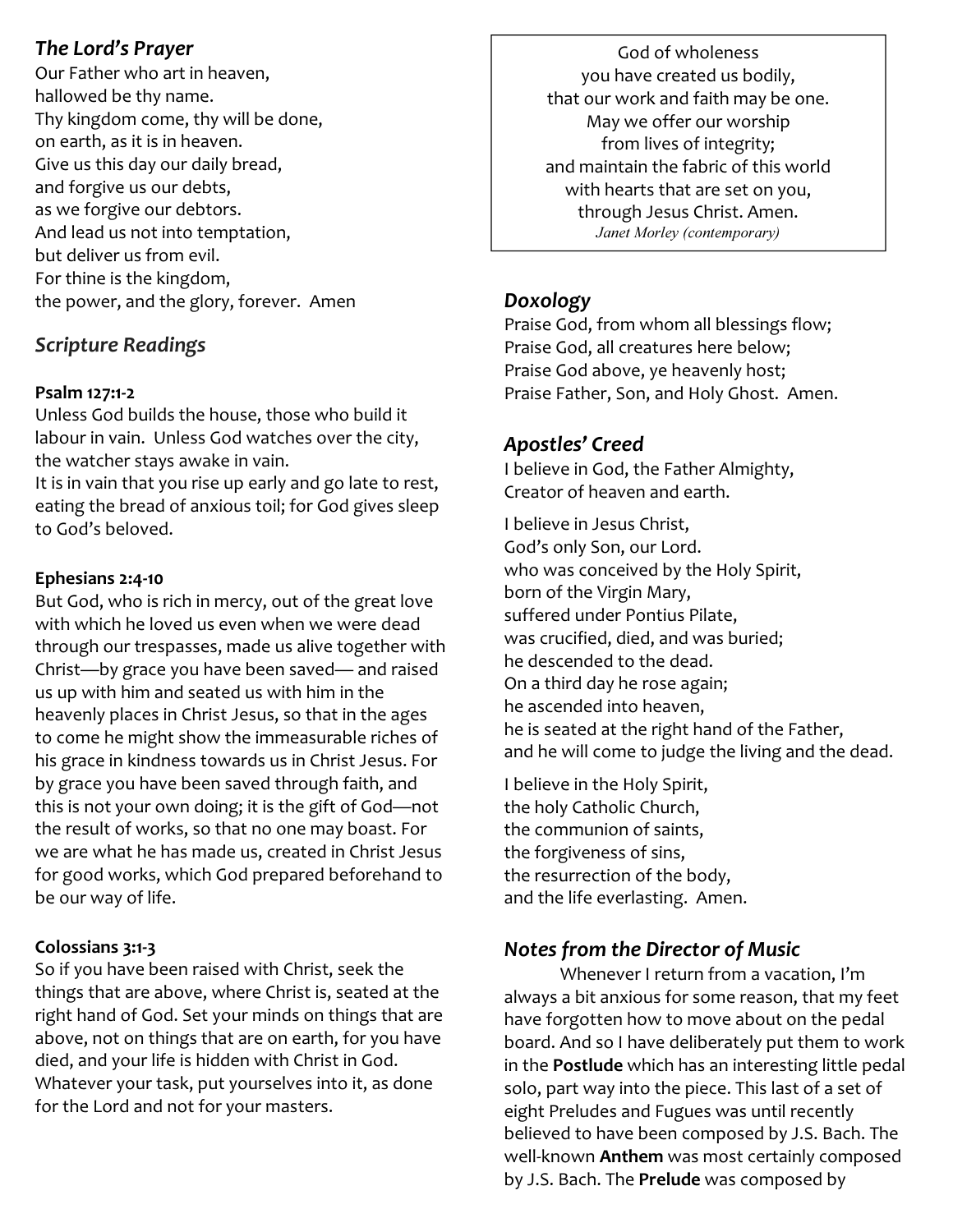someone completely different and with the "e" at the end of the name, the name has quite a different pronunciation. Francis Edward Bache was born in England in 1833 and made a name for himself as a violinist and composer. His output was considerable before his early death at age 25. For some reason, this little piano piece was given a title in French. Occasionally in this time period, explanations are given in the score as the music progresses. Prayer of a Young Girl begins with the brief sentence: "A young girl enters the church on hearing the sound of an organ." Later in a new section it states "The Maiden sings", and later "the organ plays". This piece is from a collection of piano pieces by various composers, with the lovely, comforting title "Tranquil Hours: A collection of piano-forte music suitable for Sabbath Diversion".

 Another "musical prayer" is played at the **Offertory** and is by the great French organist, teacher and composer, Alexandre Guilmant (1837- 1911). Guilmant played on some of the finest organs in France. He got to know the new Romantic sounds of the instrument well and composed some of the best organ music of the period, sometimes very conventional and sometimes like this piece, exploring gently creeping chromatic chord progressions.

#### **Prayers**

#### For Labour Day Week

Lord, in union with your love, unite my work with your great work, and perfect it. As a drop of water poured into a river is taken up into the activity of the river, so may my labour become part of your work. Thus may those among whom I live and work be drawn into your love.

Gertrude the Great of Helfta (Germany, 1256-1302)

Lord, may I be wakeful at sunrise to begin a new day for you, cheerful at sunset for having done my work for you; thankful at moonrise and under starshine for the beauty of the universe. And may I add what little may be in me to your great world.

The Abbot of Greve (France,  $12^{th}$  century)

#### For The New School Year

Let your spirit, O God, rest upon all who teach. Enable them both by word and by example to lead their pupils to reverence truth, to desire goodness, and to delight in beauty; that, following after these things, both those who learn and those who teach may come to know and worship you, the giver of all that is good.

Marcus Braybrooke (England, contemporary)

Lord of all Life, we pray that as young people in each new generation discover your world in their own way, they may catch a glimpse of your glory and use their energies creatively in your service and for the benefit of others.

Marcus Braybrooke (England, contemporary)

## Ushers

Today: Elders

Next Week: Bob Hessell, Holly Turnbull, Kathleen & Doug Jones

#### Today…

#### Monthly Newsletter

Be sure to pick up your copy of our Monthly Newsletter (Days of September) today!! If you are visiting there are copies available at both doors of the sanctuary. If you are a member or an adherent of the congregation, please pick up your addressed envelope and help us save on postage.

#### Flower Ministry

We thank Michael & Helen Pizzutto for the flowers last week.

Would you also be willing to provide flowers for our worship? Please speak to Wendy Worling, w.worling@sympatico.ca Would you like to take some flowers to share with a neighbour or fellow congregational member? Please speak to Elaine Coderre, patlain73@hotmail.com

## Advance Notice…

Queen's Orientation. Friday September 11, 10 a.m. -4 p.m. St. Andrew's will be participating in the great outdoor orientation day along University Street that will have up to 10,000 students walk by. If you would be willing to assist in staffing the church table for a two hour shift, please speak to Andrew. Have a look at the new display in St. Andrew's Hall, created by our summer tour guides, Annie and Chloe.